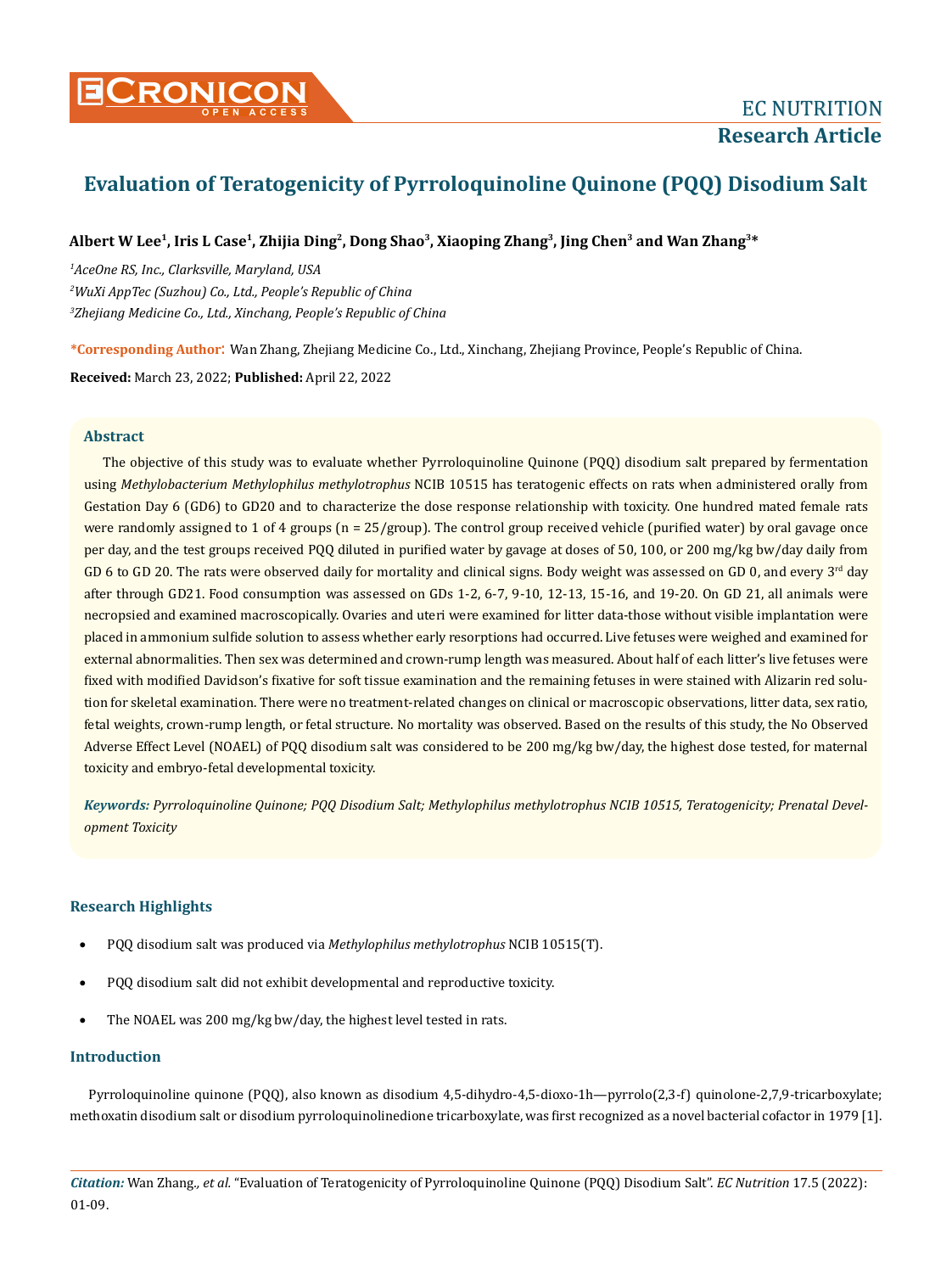The primary source of PQQ in the human diet is thought to be from microbial sources, and PQQ is found in a variety of foods and in high levels in fermented soybeans, eggs, and milk [2,3]. It also has been found in the tissues and body fluids of humans and rats [2,4].

PQQ is involved in numerous physiological and biochemical processes [3]. Under appropriate conditions, PQQ is capable of catalyzing continuous redox cycling (the ability to catalyze repeated oxidation and reduction reactions), as well as oxidative deaminations [5], thus, it can serve as an antioxidant [5]. There is strong evidence PQQ may play an important role in pathways important to cell signaling. PQQ can also serve as an antioxidant. The importance of PQQ to mammalian health is evident when it is omitted from chemically defined diets. PQQ plays multiple physiological roles, such as promoting growth and reproduction, and providing neural and cardiovascular protection. It also enhances antioxidants, learning, memory, and immune function [5]. PQQ disodium salt is thought to have similar physiological and metabolic effects as PQQ [5].

The safety of PQQ manufactured by chemical synthesis or fermentation using *Hyphomicrobium denitrificans* has been demonstrated through various toxicity studies in rats, including an acute study, a 28-day repeated dose study, and multiple 90-day toxicity studies [6,7]. However, no teratogenicity study was identified in the literature although results from an unpublished teratogenicity study for PQQ disodium salt prepared by chemical synthesis [8] are partly available in the public domain. In addition, no reports are available for the PQQ disodium salt prepared via bacterial fermentation using *Methylophilus methylotrophus* NCIB 10515. This study is the first evaluate the teratogenic potential of PQQ disodium salt prepared by fermentation via *Methylophilus methylotrophus* NCIB 10515.

#### **Materials and Methods**

## **Materials**

PQQ disodium Salt (purity, > 99.9%) was provided by Zhejiang Medicine Co., Ltd., China.

#### **Animals**

Thirty male and 120 female Crl:CD®[SD] VAF/Plus®/SPF rats (males: 319 to 396g, females: 211 - 269g; 10 weeks old) were used for mating in this study, where 100 female rats were randomly assigned to 4 study groups. One mated female was kept for possible replacement, but no replacements were required during the study. Rats were provided by BioLASCO Taiwan Co., Ltd (Taipei, Taiwan). Animals were acclimated for 6 days between receipt and mating.

Animals were supplied with rodent breeding feed from contract vendor (company name not provided) *ad libitum*. Nutritional components and environmental contaminants in the diet were analyzed routinely by the vendor and an independent laboratory, respectively. There were no known contaminants present in the diet that was expected to interfere with the test results. The analysis reports and lot numbers were on file at the Testing Facility.

Animals were provided purified water *ad libitum* by water bottles. The animal drinking water was analyzed for contaminants each quarter and water analysis reports were on file at the testing facility. No contaminants were expected to be present at levels that would interfere with the outcome of the study. The room was controlled and monitored for humidity (targeted range 40% to 70%) and temperature (targeted range 20°C to 25°C) with 10 to 20 air changes/hour. The room was on a 12-hour light/dark cycle.

In order to mate the animals, 1 or 2 virginal female rats were placed in the cage of a male. Observation of vaginal plugs or smears were taken daily each morning after pairing until a positive identification of mating occurred, which was considered Gestation Day 0 (GD0) When 101 mated animals were available, cohabitation was terminated.

## **Experimental procedures**

Rats received 50, 100, or 200 mg/kg body weight (bw) PQQ disodium salt, or the vehicle (distilled water) daily on gestation days (GD) 6 through 20 through intragastric administration. The animals were observed at least once daily during the exposure period to record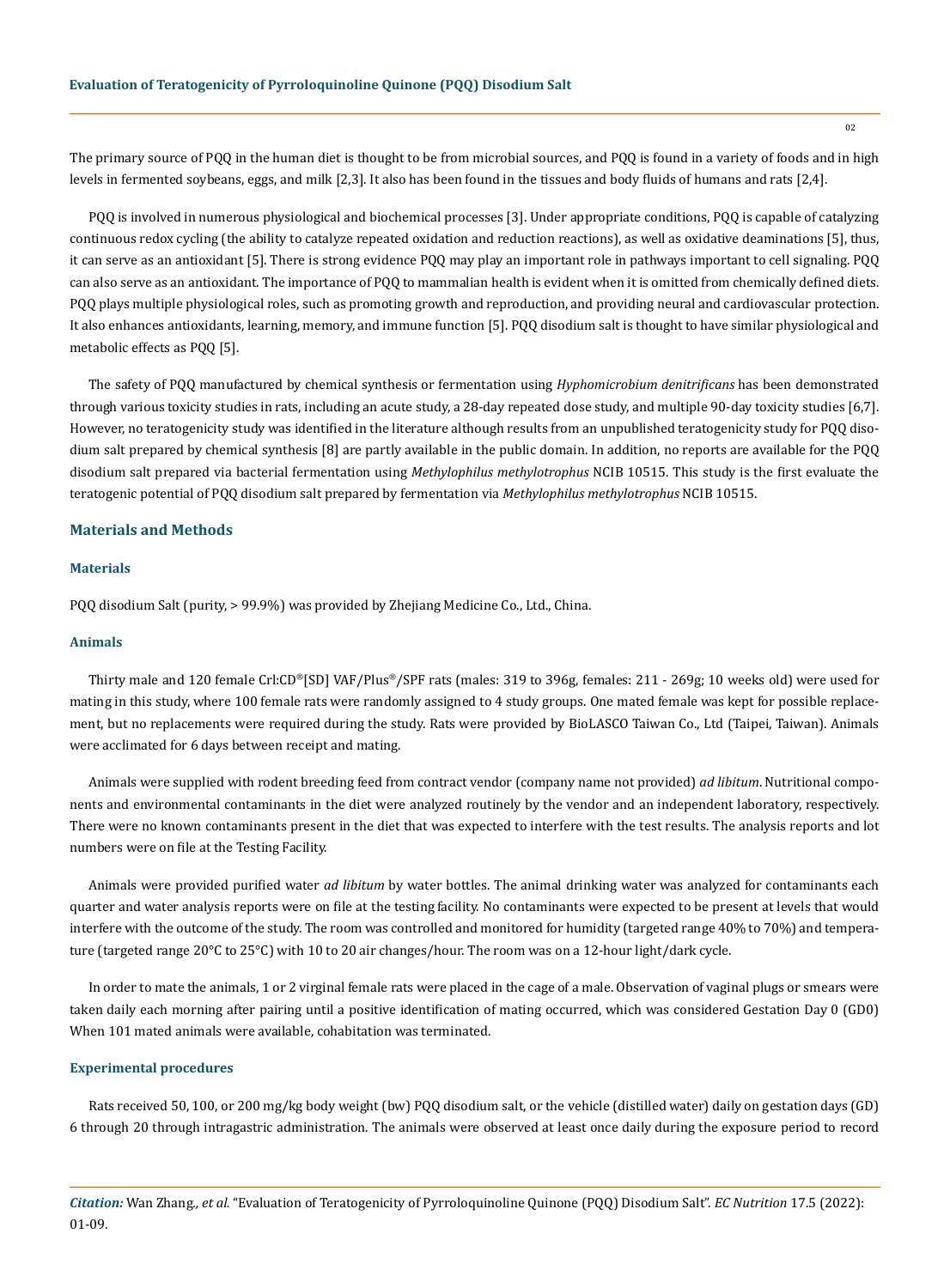any clinical effects including mortality, moribundity, behavioral changes. The animals were weighed once daily at every 3 days during the gestational period from GD 0 to GD21. Food consumption was assessed on GDs 1-2, 6-7, 9-10, 12-13, 15-16, and 19-20. On GD 21, all animals were necropsied and examined macroscopically. Ovaries and uteri were examined for litter data, including: number of corpora lutea per ovary, weight of gravid uterus, location and number of implantation sites, resorptions, fetal death, and number of fetuses. Those without visible implantation were placed in ammonium sulfide solution to assess whether early resorptions had occurred. Live fetuses were weighed and examined for external abnormalities. About half of each litter's live fetuses were fixed with modified Davidson's fixative for soft tissue examination and the remaining fetuses in were stained with Alizarin red solution for skeletal examination.

#### **Guidelines and good laboratory practice (GLP)**

The design of this study was based on the FDA Redbook 2000: IV.C.9.b, Guidelines for Developmental Toxicity Studies. The study was conducted in full compliance with the most recent version of the GLP regulations: 1) China Food and Drug Administration (CFDA) Good Laboratory Practice for Nonclinical Laboratory Studies, effective September 01, 2003, and 2) US FDA Good Laboratory Practice Regulations 21 CFR 58, effective June 20, 1979, as amended 52 FR 33780, Sept. 4, 1987, and subsequent amendments.

#### **Animal welfare**

All applicable portions of the study conformed to the following regulations and guidelines regarding animal care and welfare: 1) AAALAC International guidelines as reported in the Guide for the Care and Use of Laboratory Animals, National Research Council (2011), and 2) People's Republic of China, Ministry of Science and Technology, "Regulations for the Administration of Affairs Concerning Experimental Animals," 1988.

#### **Statistical analysis**

The data collected at WuXi AppTec (Suzhou) Co., Ltd. was analyzed statistically using the tests and methods described as follows. There was 1 control group (group 1) and 3 comparison groups which received 50, 100, or 200 mg/kg bw/day PQQ (Groups 2, 3, and 4; respectively). Parental in-life data, uterine, and ovarian exams was analyzed by group pair-wise comparisons. The pregnancy index malformations, variations, total malformations, and total variations by finding and exam type (litter incidence) were analyzed by Fisher's exact test. Descriptive statistics consisted of means, standard deviations, and group size for each group. Incidence (counts and percentages) was provided. Each group pairwise comparisons of interest were conducted via a two-sided test at the 5% significance level. Significant results were reported as  $p \le 0.001$ ,  $p \le 0.01$ , or  $p \le 0.05$ , where p represented the observed probability.

Whenever there were more than two groups, the homogeneity of the group variances was evaluated using the Levene's test at the 0.05 significance level. If differences between group variances were not found to be significant (p > 0.05), then a parametric one way analysis of variance (ANOVA) was performed. When significant differences among the means were indicated by ANOVA test ( $p \le 0.05$ ), the Dunnett's test was used to perform the group mean comparisons between the control group and each treated group.

#### **Results**

#### **Results of dose formulations analysis**

The concentration of test article in the control formulation was lower than the Limit of Quantitation (LOQ) × DF (Dilution Factor). Concentrations of PQQ in all dose formulations at the first and last preparation met the acceptance criteria, i.e. were within 98% to 104% of nominal concentration. For each concentration, concentrations of the top, middle, and bottom portions fall within 98% to 105% of nominal values. The RSD of top, middle, and bottom samples were within 0.09% to 1%.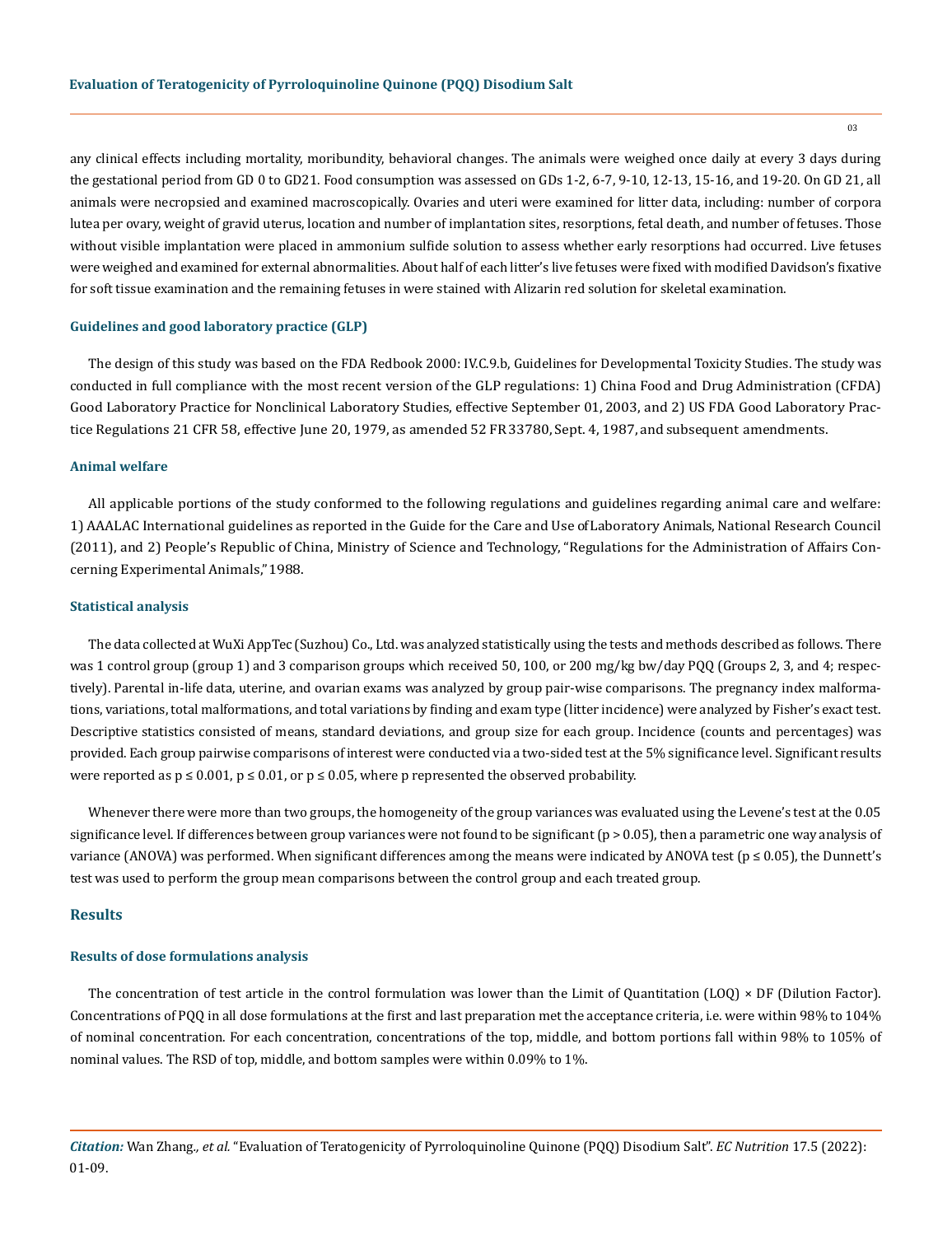## **Reproductive toxicity study**

#### **Mortality, fate of females, and clinical observations**

No mortality was observed in the study. One female at control, 3 females at low-dose (50 mg/kg bw/d), 1 female at mid-dose (100 mg/ kg bw/d), and 1 female at high-dose (200 mg/kg bw/d) mated successfully but did not result in pregnancy.

| Group/parameters                   | Control $(n = 24)$ | Low-dose $(N = 22)$ | Mid-dose $(N = 24)$ | High dose $(N = 24)$ |
|------------------------------------|--------------------|---------------------|---------------------|----------------------|
| No. mated females                  | 25                 |                     |                     | 25                   |
| No. non-pregnant females           |                    |                     |                     |                      |
| No. pregnant females               | 24                 |                     | 24                  | 24                   |
| No. rats with viable fetus on GD21 | 24                 |                     | 24                  | 24                   |

*Table 1: Summary of maternal fate.*

## *d = day.*

No treatment-related clinical observations were observed in the study. The observed findings, including alopecia, coat soiled, ocular discharge, scab, and toenail missing were considered incidental due to low incidence and/or similar findings in the control animals (no data shown).

## **Body weights and gravid uterine weight**

There were no treatment related changes on body weights (Figure 1), body weight changes as well as gravid uterine weight (data not shown), and absolute gestation weight gain (data not shown) in the study. All the above data in the treated groups were comparable to concurrent control. Figure 1 presents the mean body weights of females from GD0 to GD21, measured at the initial time point and every 3 days after.



*Figure 1: Mean body weights of female rats.*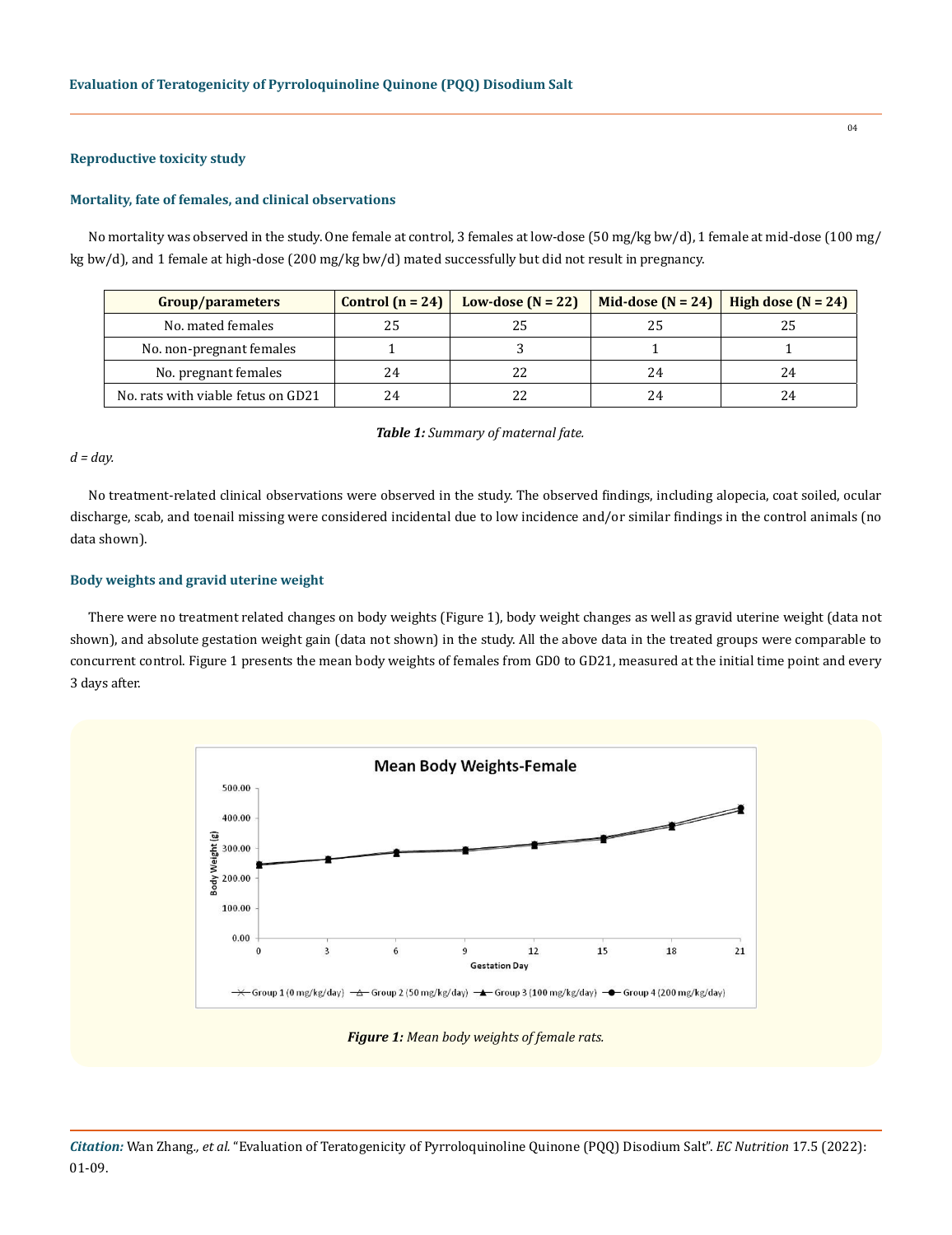#### **Food consumption**

There were no treatment related changes on food consumptions in the study (data not shown). The food consumptions in treated groups were comparable to control group.

## **Litter data, sex ratio, fetal crown-rump length, and fetal weight**

There were no significant differences between any PQQ dose groups and the control group for the mean number of corpora lutea, implantation sites, live fetuses, pre- and post-implantation loss, fetal crown-rump length and sex ratio in the study. All these data in the treated groups were comparable to concurrent control group (Table 2 and 3).

| <b>Parameters</b>              | <b>Control</b> | Low-dose        | Mid-dose     | <b>High dose</b> |
|--------------------------------|----------------|-----------------|--------------|------------------|
| Viable Fetuses                 | 15.8(2.7)      | 14.2 (3.2)      | 14.2 (3.2)   | 14.6 (2.9)       |
| % males                        | 52.3 (14.9)    | 51.3 (14.2)     | 51.3 (14.2)  | 50.5 (14.2)      |
| Dead Fetuses                   | 0.04(0.20)     | 0(0)            | 0(0)         | 0.04(0.20)       |
| Embryonic resorptions          | 0.08(0.28)     | 0.18(0.50)      | 0.21(0.66)   | 0.25(0.44)       |
| Total non-viable               | 0.13(0.34)     | 0.18(0.50)      | 0.21(0.66)   | 0.29(0.46)       |
| Fetal weight, male (g)         | 5.42 (0.27)    | 5.72(0.52)      | 5.68(0.40)   | 5.68(0.29)       |
| Fetal weight, female (g)       | 5.11(0.22)     | 5.43 $(0.48)$ * | 5.37(0.30)   | 5.40 $(0.28)$ *  |
| Fetal C-R length, male (mm)    | 43.23 (1.34)   | 43.99 (1.75)    | 43.85 (1.23) | 44.04 (0.91)     |
| Fetal C-R length (female) (mm) | 42.05(1.18)    | 42.82 (1.82)    | 42.88 (1.35) | 43.04 (0.92)     |

*Table 2: Summary of litter data and sex ratio\*.*

*\*Data presented as mean (SD); \*p < 0.05 compared to group 1; C-R = Crown-Rump.*

| <b>Parameters</b>          | Control   | Low-dose  | Mid-dose  | High-dose |
|----------------------------|-----------|-----------|-----------|-----------|
| Corpora lutea              | 16.1(2.8) | 14.2(3.6) | 14.6(3.0) | 15.4(3.3) |
| Implantations              | 15.9(2.8) | 14.0(3.5) | 14.4(3.0) | 14.9(3.0) |
| Implantation loss %, pre-  | 0.9(2.6)  | 1.4(2.6)  | 1.3(4.1)  | 2.7(5.9)  |
| Implantation loss %, post- | 2.6(1.9)  | 1.7(4.8)  | 1.7(4.8)  | 1.8(2.9)  |

*Table 3: Summary of litter implantation loss\*.*

*\*Data presented as mean (SD); The numbers in parenthesis represent percentage of implantation loss which is calculated as (number of corpora lutea - number of implantations)/number of corpora lutea × 100 post-implantation; loss (%) = (number of implantations - total number of live fetuses)/number of implantations × 100.*

Either male or female mean fetal weights increased by up to 6.3% at 3 treated groups when compared to control group, out of which female fetal weights at low-dose and high-dose reach the statistical significance. These increases in fetal weights did not relate with dose levels and no correlating significantly increased crown-rump length was observed, therefore, these were not considered treatment- related but individual variance.

#### **Macroscopic observation of females**

No gross abnormalities were observed in this study.

*Citation:* Wan Zhang*., et al.* "Evaluation of Teratogenicity of Pyrroloquinoline Quinone (PQQ) Disodium Salt". *EC Nutrition* 17.5 (2022): 01-09.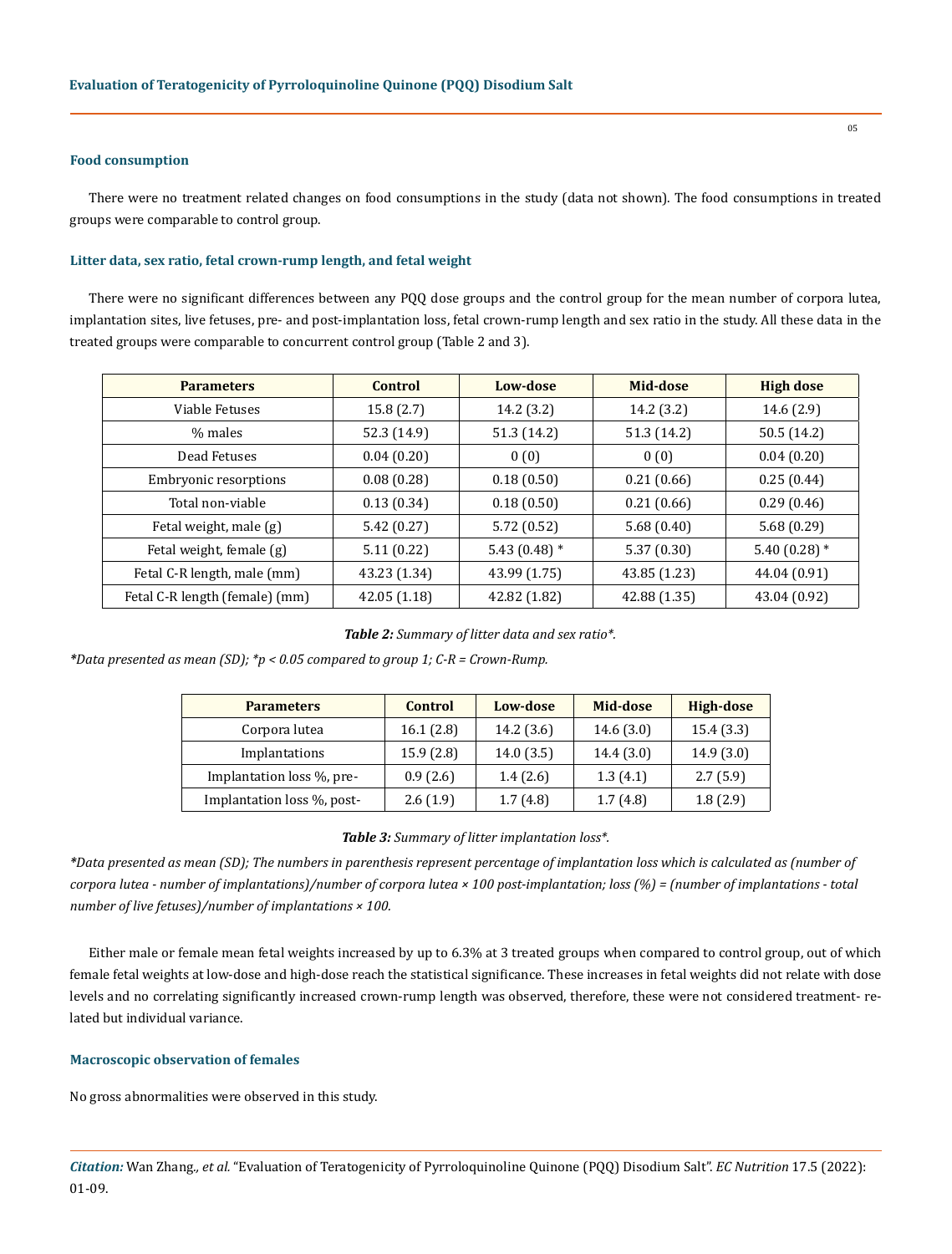#### **Developmental parameters of the F1 generations**

Gross necropsy of the animals in all treatment groups in the F1 generations revealed no abnormalities in external or internal changes. There were no treatment-related abnormalities in clinical signs.

#### **External and visceral examination of fetuses**

Among 305 to 379 fetuses (22 - 24 litters) tested for each group, there were no external abnormalities including malformations and variations observed in the study (data not shown). No test article-related visceral abnormalities including malformations and variations were observed in this study (Table 4). One fetus in control group with visceral malformations such as three-chambered heart (malpositioned and misshapen) and fused lung lobes was observed. This was considered incidental. One fetus in the low-dose group was observed with visceral malformation of situs inversus in thoracic and abdominal cavity. Another fetus in the low-dose group had visceral malformation of small kidney was observed. The two findings were isolated events and not observed in the mid- or high-dose groups, and the incidence of both was within the range of historical control data [9]. Therefore, these observations were not considered treatment-related. The visceral variations including dilated renal pelvis and convoluted ureter were observed at treated groups and control. These were of the types seen in untreated rats in this laboratory and/or low incidence (the incidence was within the range of historical control data) [9].

| <b>Parameter</b>                         | <b>Control</b> | Low-dose     | Mid-dose     | <b>High dose</b> |
|------------------------------------------|----------------|--------------|--------------|------------------|
| <b>Fetal visceral examinations</b>       |                |              |              |                  |
| No. fetuses (litters) examined           | 184 (24)       | 147 (22)     | 162 (24)     | 170 (24)         |
| No. fetuses (litters) with malformations | 1(1)           | 2(2)         | 0(0)         | 0(0)             |
| % fetuses (litters) with malformations   | 0.54(4.17)     | 1.36 (9.09)  | 0(0)         | 0(0)             |
| No. fetuses (litters) with variations    | 15(10)         | 8(7)         | 14 (8)       | 13 (11)          |
| % fetuses (litters) with variations      | 8.15 (41.67)   | 5.44 (31.82) | 8.64 (33.33) | 7.65 (45.83)     |
| <b>Fetal visceral abnormalities</b>      |                |              |              |                  |
| Heart, malpositioned                     | 1(1)           | 0(0)         | 0(0)         | 0(0)             |
| Heart, misshapen                         | 1(1)           | 0(0)         | 0(0)         | 0(0)             |
| Heart, 3-chambered                       | 1(1)           | 0(0)         | 0(0)         | 0(0)             |
| General, situs inversus                  | 0(0)           | 1(1)         | 0(0)         | 0(0)             |
| Kidney (small)                           | 0(0)           | 1(1)         | 0(0)         | 0(0)             |
| Lung (fused)                             | 1(1)           | 0(0)         | 0(0)         | 0(0)             |
| Renal pelvis (dilated)                   | 1(1)           | 3(2)         | 2(1)         | 2(2)             |
| Ureter (convoluted)                      | 14(10)         | 8(7)         | 14(8)        | 12(10)           |
| Ureter (dilated)                         | 0(0)           | 1(1)         | 2(1)         | 0(0)             |

*Table 4: Summary of fetal visceral examinations of F1 newborn pups in the reproductive toxicity study.*

## **Skeletal examination of fetuses**

As shown in table 5, no test article-related skeletal abnormalities including malformations and variations were observed in this study. The skeletal variations, including incomplete ossification of hyoid, bipartite ossification of lumbar centrum, nodulated rib, short supernumerary rib, short rib, incomplete ossification of sternebra, unossified sternebra, bipartite ossification of thoracic centrum, and dumbbell-

*Citation:* Wan Zhang*., et al.* "Evaluation of Teratogenicity of Pyrroloquinoline Quinone (PQQ) Disodium Salt". *EC Nutrition* 17.5 (2022): 01-09.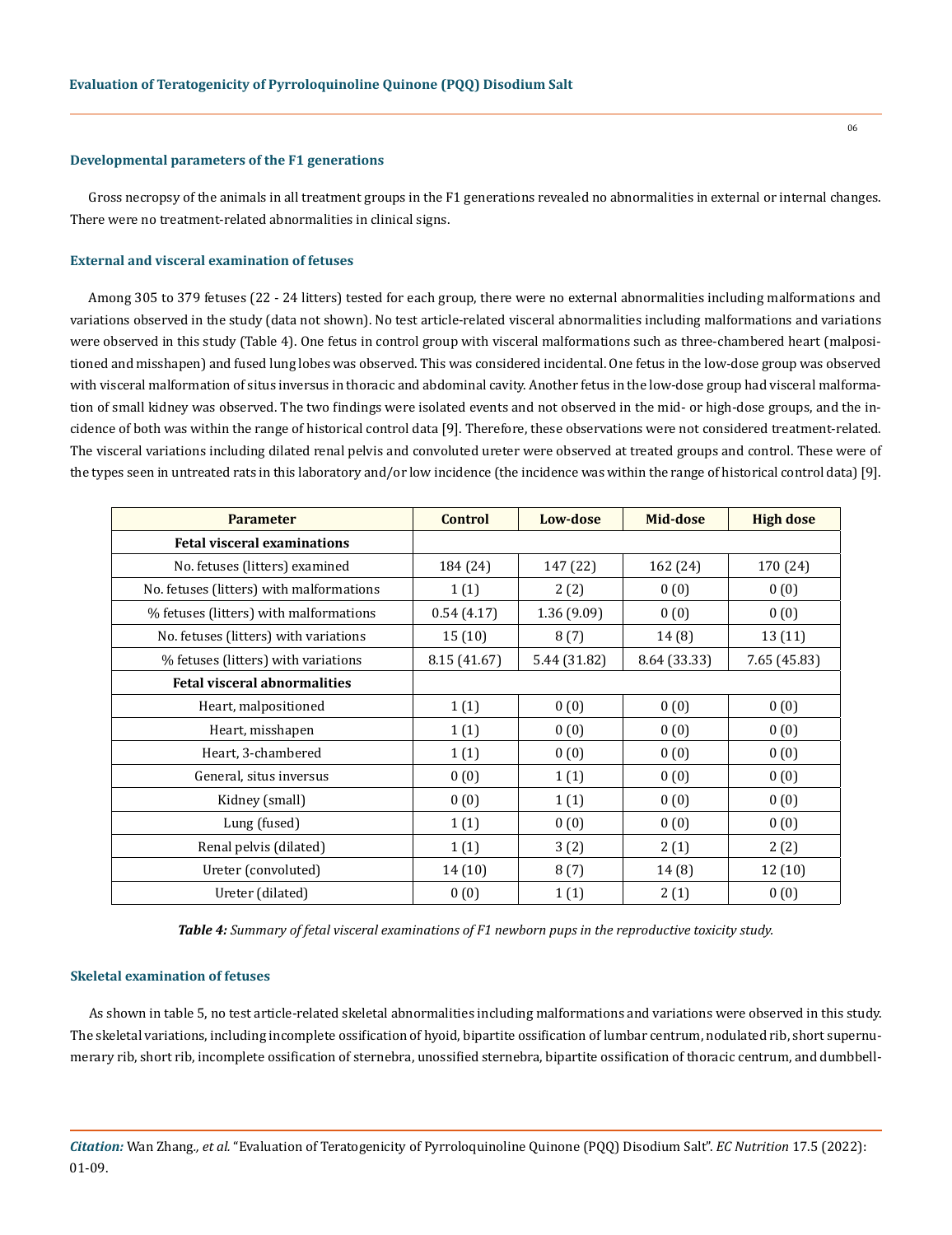| <b>Parameter</b>                         | <b>Control</b>  | Low-dose        | Mid-dose       | <b>High dose</b> |
|------------------------------------------|-----------------|-----------------|----------------|------------------|
| <b>Fetal skeletal examinations</b>       |                 |                 |                |                  |
| No. fetuses (litters) examined           | 195 (24)        | 156 (22)        | 178 (24)       | 181 (24)         |
| No. fetuses (litters) with malformations | 0(0)            | 0(0)            | 0(0)           | 0(0)             |
| % fetuses (litters) with malformations   | 0(0)            | 0(0)            | 0(0)           | 0(0)             |
| No. fetuses (litters) with variations    | 26 (16)         | 19 (11)         | 13(7)          | 13(9)            |
| % fetuses (litters) with variations      | 13.33% (66.67%) | 12.18% (50.00%) | 7.30% (29.17%) | 7.18% (37.50%)   |
| <b>Fetal skeletal abnormalities</b>      |                 |                 |                |                  |
| Hyoid, incomplete ossification           | 11(9)           | $2(2^*)$        | 4(4)           | $0(0^{**})$      |
| Lumbar centrum, bipartite ossification   | 1(1)            | 0(0)            | 0(0)           | 0(0)             |
| Rib, nodulated                           | 1(1)            | 0(0)            | 1(1)           | 0(0)             |
| Rib, short                               | 0(0)            | 0(0)            | 1(1)           | 1(1)             |
| Rib, supernumerary, short                | 11(8)           | 16(9)           | 6(3)           | 9(6)             |
| Sternebra, incomplete ossification       | 1(1)            | 0(0)            | 0(0)           | 1(1)             |
| Sernebra, unossified                     | 0(0)            | 0(0)            | 1(1)           | 0(0)             |
| Thoracic centrum, bipartite ossification | 0(0)            | 0(0)            | 0(0)           | 2(2)             |
| Thoracic centrum, dumbbell-shaped        | 1(1)            | 1(1)            | 0(0)           | 0(0)             |

shaped thoracic centrum, were observed at treated groups and/or control. These findings were of the types seen in untreated rats in this laboratory and/or low incidence [9].

*Table 5: Summary of fetal skeletal examinations of F1 newborn pups in the reproductive toxicity study. \*p < 0.05 vs. control, Fisher's Exact Test; \*\*p < 0.01 vs. control, Fisher's Exact Test.*

# **Discussion**

In the present study, mated females were orally treated with PQQ disodium salt at daily dose levels of 0, 50, 100, and 200 mg/kg bw from GD 6 to 20. This study demonstrated that PQQ at daily doses up to 200 mg/kg bw did not exhibit teratogenic effects in pregnant rats. No adverse effects including body weight gains or animal death were observed. No treatment-related abnormalities were noted in fetal embryo development such as appearance, visceral, and skeletal malformations. Relative to the vehicle control, there was also no effect of PQQ treatment on pregnancy rates, implantation, pregnancy length, gender ratios, viability indexes, lactation indexes, prenatal death rates, the number of live young at time of birth, organ weights and indexes and necropsy or histopathological examination parameters. Thus, the NOAEL was set at 200 mg/kg for parent animals and their offspring.

A teratogenicity study of another source of PQQ disodium salt reported similar results. The China Center for Disease Control and Prevention (CDC) conducted an unpublished teratogenicity study for PQQ disodium salt at doses up to 1,250 mg/kg bw/day on 96 pregnant Wistar rats for 20 gestational days [8]. PQQ disodium salt had no significant effects on embryo survival and development, fetal gross malformations, and fetal bone and organ development. There were declines in body weight on days 9 and 12 in the highest does group, but they were transient and therefore not considered related to treatment. They concluded there were no teratogenic effects at any dose tested up to 1,250 mg/kg bw/day.

Reproductive toxicity studies in mice indicated there was no treatment-related sperm abnormalities at any dose level (up to 2,000 mg/kg bw/day) of PQQ disodium salt prepared by chemical synthesis (GRN 625, page 37) [9]. Steinberg., *et al*. [10] performed an 8 week

*Citation:* Wan Zhang*., et al.* "Evaluation of Teratogenicity of Pyrroloquinoline Quinone (PQQ) Disodium Salt". *EC Nutrition* 17.5 (2022): 01-09.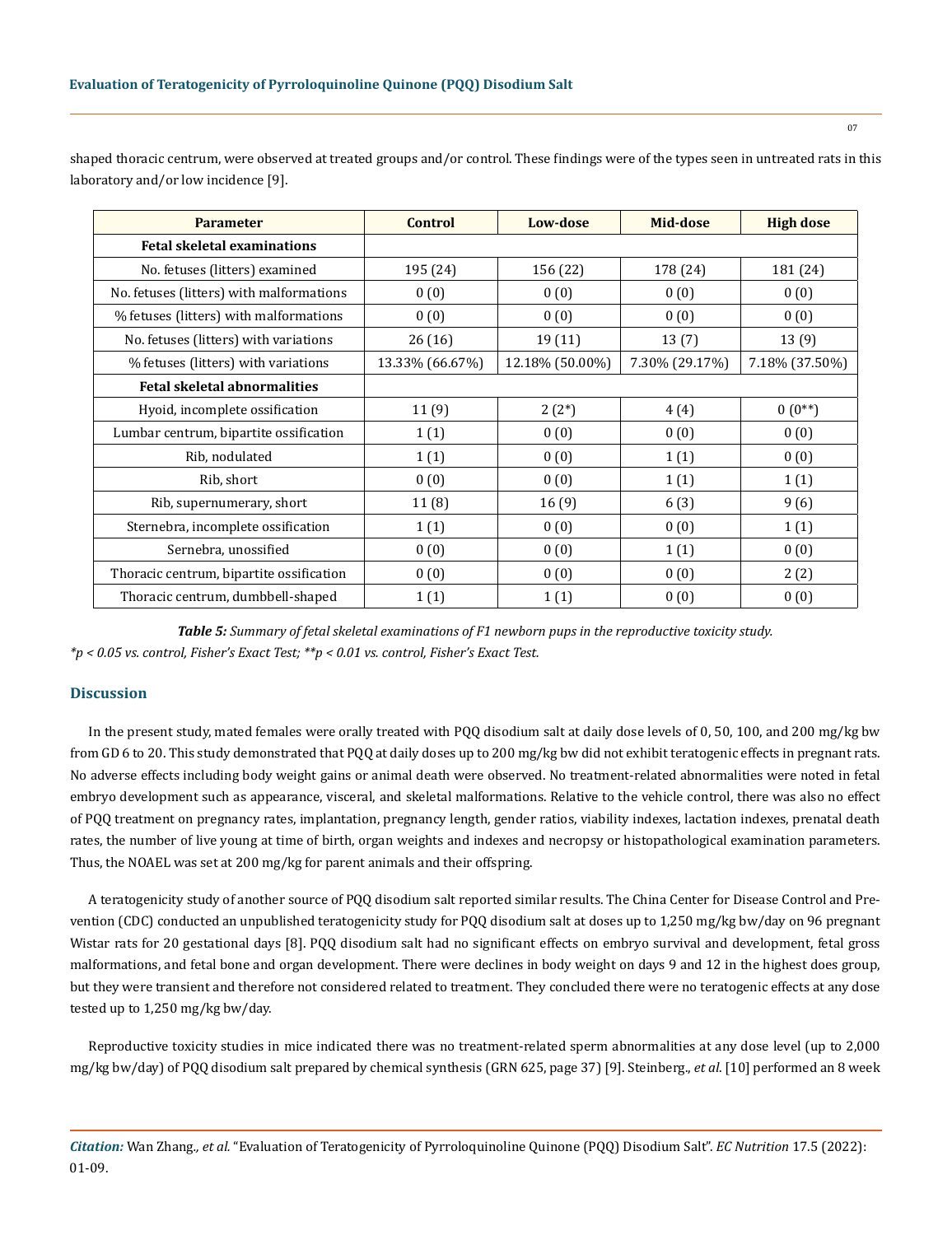reproductive efficacy study in Balb/c mice at a dose of 6 µM/g PQQ/kg of diet (or ~0.3 mg/kg bw/day). Measurements included successful mating, conception, fertility, pup viability, and pup growth. The study reported no adverse effects on any parameters, reproductive or otherwise-conversely, the absence of PQQ reduced reproductive performance. Steingberg., *et al*. [11] had previously performed another reproductive performance study where female BALB/c mice were fed 500 µg/kg bw/day PQQ prior to mating, during gestation, and during lactation. Upon weaning, pups were fed the same diets for 20 weeks. No adverse effects were noted on reproduction, growth, or lymphoid organ weights. Zhang., *et al*. [12] examined reproductive efficacy of PQQ disodium salt in Sprague-Dawley rats at concentrations of 0, 0.2, 0.4, 0.8, or 1.6 mg/kg bw/day from GD1 to postnatal day (PD) 21. Measurements included number of implanted embryos per litter, number of viable fetuses per litter, weight of uterine horns with fetuses, and mRNA expression of CAT, GPx2, SOD1, S1c2a1, and S1c2a3 in the placenta. This study also reported no adverse effects on any parameters, and benefits to reproductive performance with PQQ.

Our study found the NOAEL for maternal and developmental toxicity of PQQ disodium salt as 200 mg/kg bw/day, the highest level tested for this teratogenicity study. The NOAEL determined in this study is in consistent with those reported from another toxicity studies including a teratogenicity study [8] and 90 day toxicity studies [6,7].

### **Conclusion**

From the teratogenicity study of PQQ disodium salt produced via fermentation with *Methylophilus methylotrophus* NCIB 10515(T) in rats, the NOAELs for both maternal and developmental toxicity were set at 200 mg/kg bw/day, the highest level tested.

#### **Acknowledgments**

The authors thank the Study Director Zhijia Ding, PhD and the technical groups from WuXi AppTec (Suzhou) Co., Ltd., a GLP certified facility for their valuable contributions to this teratogenicity study.

#### **Conflict of Interest**

The authors report that Wan Zhang is employed by Zhejiang Medicine Co., Ltd., the sponsor of the study. However, the authors declare that her employment status may not be considered as potential competing interests.

#### **Author Contributions**

Albert W. Lee and Iris L. Case analyzed and interpreted the data and drafted and finalized the manuscript. Zhijia Ding, Dong Shao, Xiaoping Zhang, Jing Chen organized the study plan, prepared the test substance and analyzed and interpreted the data. Wan Zhang, the corresponding author, secured the fund to sponsor this study, organized the study plan, oversaw the entire study, and decided to publish the data.

## **Bibliography**

- 1. Salisbury SA., *et al*[. "A novel coenzyme from bacterial primary alcohol dehydrogenases".](https://pubmed.ncbi.nlm.nih.gov/471057/) *Nature* 280.5725 (1979): 843-844.
- 2. Kumazawa T., *et al*[. "Levels of pyrroloquinoline quinone in various foods".](https://pubmed.ncbi.nlm.nih.gov/7733865/) *Biochemical Journal* 307.2 (1992): 331-333.
- 3. Misra HS., *et al*[. "Pyrroloquinoline-quinone and its versatile roles in biological processes".](https://pubmed.ncbi.nlm.nih.gov/22581337/) *Journal of Biosciences* 37.2 (2012): 313-325.
- 4. Noji N., *et al*[. "Simple and sensitive method for pyrroloquinoline quinone \(PQQ\) analysis in various foods using liquid chromatogra](https://pubs.acs.org/doi/10.1021/jf070483r)[phy/electrospray-ionization tandem mass spectrometry".](https://pubs.acs.org/doi/10.1021/jf070483r) *Journal of Agricultural and Food Chemistry* 55.18 (2007): 7258-7263.
- 5. Rucker R., *et al*[. "Potential physiological importance of pyrroloquinoline quinone".](https://pubmed.ncbi.nlm.nih.gov/19803551/) *Alternative Medicine Review* 14.3 (2009): 268-277.